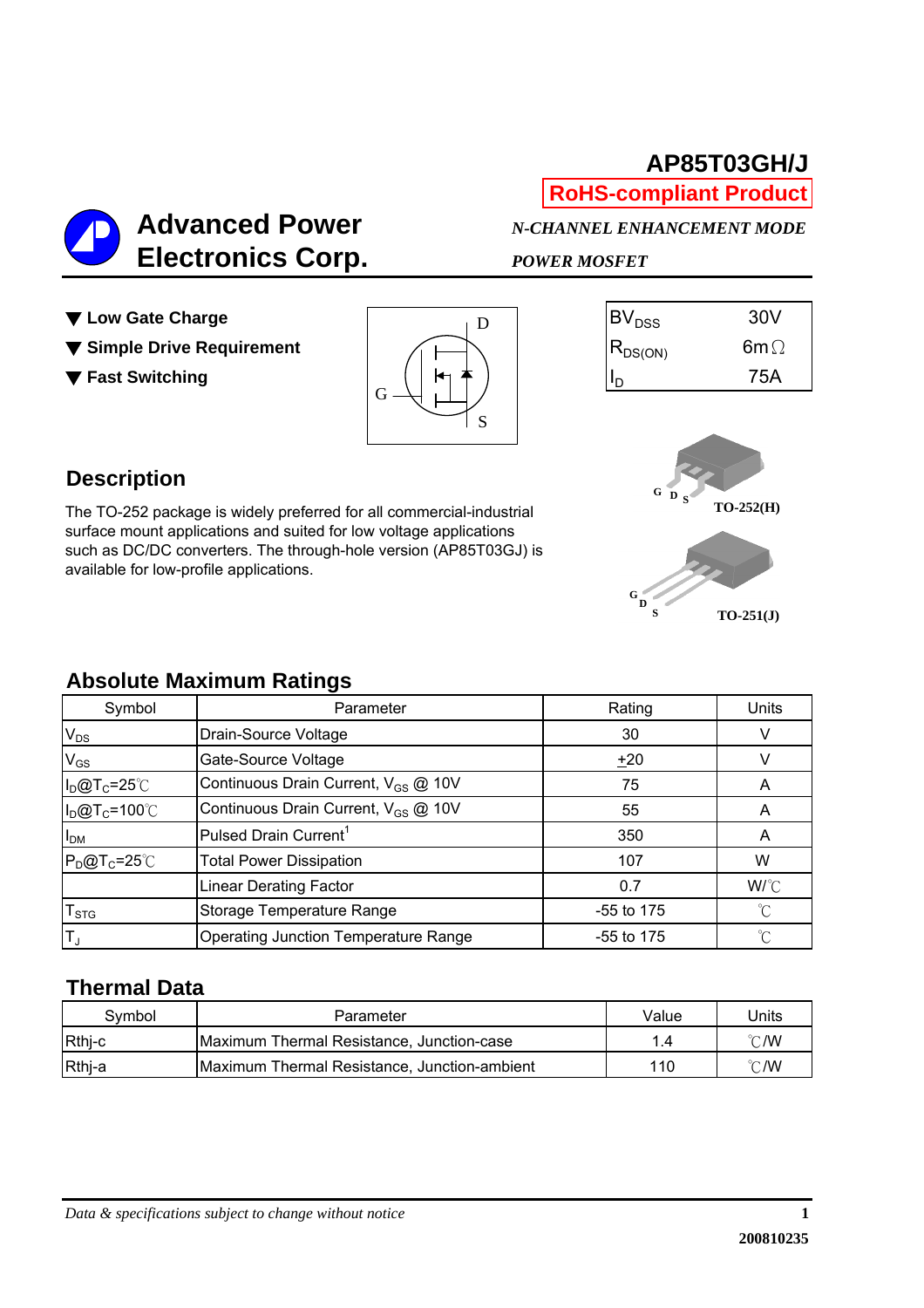# **AP85T03GH/J**



# **Electrical Characteristics@Tj =25o C(unless otherwise specified)**

| Symbol                                               | Parameter                                                                       | <b>Test Conditions</b>                    | Min.                     | Typ. | Max.           | Units        |
|------------------------------------------------------|---------------------------------------------------------------------------------|-------------------------------------------|--------------------------|------|----------------|--------------|
| BV <sub>DSS</sub>                                    | Drain-Source Breakdown Voltage                                                  | $V_{GS}$ =0V, I <sub>D</sub> =250uA       | 30                       |      | $\blacksquare$ | V            |
| $\Delta$ BV <sub>DSS</sub> / $\Delta$ T <sub>i</sub> | Breakdown Voltage Temperature Coefficient Reference to 25℃, I <sub>D</sub> =1mA |                                           | $\blacksquare$           | 0.02 | $\blacksquare$ | $V^{\circ}C$ |
| $R_{DS(ON)}$                                         | Static Drain-Source On-Resistance <sup>2</sup>                                  | $V_{GS}$ =10V, $I_D$ =45A                 | $\blacksquare$           |      | 6              | $m\Omega$    |
|                                                      |                                                                                 | $V_{GS} = 4.5V, I_D = 30A$                |                          | -    | 10             | $m\Omega$    |
| $V_{GS(th)}$                                         | Gate Threshold Voltage                                                          | $V_{DS} = V_{GS}$ , I <sub>D</sub> =250uA | 1                        |      | 3              | V            |
| $g_{\rm fs}$                                         | <b>Forward Transconductance</b>                                                 | $V_{DS} = 10V$ , $I_D = 30A$              |                          | 55   |                | S            |
| $I_{DSS}$                                            | Drain-Source Leakage Current                                                    | $V_{DS}$ =30V, $V_{GS}$ =0V               |                          |      | 1              | uA           |
|                                                      | Drain-Source Leakage Current ( $T_f$ =175°C) $ V_{DS}$ =24V, $V_{GS}$ =0V       |                                           |                          |      | 500            | uA           |
| $I_{GSS}$                                            | Gate-Source Leakage                                                             | $V_{GS} = +20V$                           |                          |      | $+100$         | nA           |
| $\mathsf{Q}_{\mathsf{g}}$                            | Total Gate Charge <sup>2</sup>                                                  | $ID=30A$                                  |                          | 33   | 52             | nC           |
| $\mathbf{Q}_\text{gs}$                               | Gate-Source Charge                                                              | $V_{DS} = 24V$                            |                          | 8    |                | пC           |
| $Q_{\underline{gd}}$                                 | Gate-Drain ("Miller") Charge                                                    | $V_{GS} = 4.5V$                           |                          | 24   |                | nC           |
| $\mathsf{Q}_{\underline{\mathsf{oss}}}$              | Output Charge                                                                   | $V_{DD}$ =15V,V <sub>GS</sub> =0V         |                          | 24.5 | 39             | nC           |
| $t_{\text{d}(on)}$                                   | Turn-on Delay Time <sup>2</sup>                                                 | $V_{DS} = 15V$                            |                          | 11   | $\blacksquare$ | ns           |
| $\mathfrak{t}_{\sf r}$                               | <b>Rise Time</b>                                                                | $ID=30A$                                  |                          | 77   |                | ns           |
| $t_{d(\text{off})}$                                  | Turn-off Delay Time                                                             | $R_G$ =3.3 $\Omega$ , $V_{GS}$ =10V       |                          | 35   |                | ns           |
| $\mathfrak{t}_{\mathsf{f}}$                          | <b>Fall Time</b>                                                                | $R_D = 0.5 \Omega$                        |                          | 67   |                | ns           |
| $C_{\text{iss}}$                                     | Input Capacitance                                                               | $V_{GS} = 0V$                             | $\overline{\phantom{a}}$ | 2700 | 4200           | рF           |
| $C_{\rm oss}$                                        | <b>Output Capacitance</b>                                                       | $V_{DS}$ =25V                             |                          | 550  |                | pF           |
| $C_{\text{rss}}$                                     | Reverse Transfer Capacitance                                                    | $f=1.0$ MHz                               |                          | 380  | $\blacksquare$ | рF           |

#### **Source-Drain Diode**

| Svmbol            | Parameter                          | Test Conditions           | Min. | $\tau_{VD}$ . | Max.       | Units |
|-------------------|------------------------------------|---------------------------|------|---------------|------------|-------|
| $V_{SD}$          | Forward On Voltage <sup>2</sup>    | $IS=45A, VGS=0V$          | -    |               | 10<br>ں. ا |       |
| l t <sub>rr</sub> | Reverse Recovery Time <sup>2</sup> | $I_s = 30A, V_{GS} = 0V,$ |      | 28            |            | ns    |
| $Q_{rr}$          | Reverse Recovery Charge            | $dI/dt = 100A/us$         | -    | 10            |            | nС    |

#### **Notes:**

1.Pulse width limited by Max. junction temperature.

2. Pulse width <a><a>300us</a>, duty cycle<br/> <</a></a></a></a>.

THIS PRODUCT IS SENSITIVE TO ELECTROSTATIC DISCHARGE, PLEASE HANDLE WITH CAUTION.

USE OF THIS PRODUCT AS A CRITICAL COMPONENT IN LIFE SUPPORT OR OTHER SIMILAR SYSTEMS IS NOT AUTHORIZED. APEC DOES NOT ASSUME ANY LIABILITY ARISING OUT OF THE APPLICATION OR USE OF ANY PRODUCT OR CIRCUIT DESCRIBED HEREIN; NEITHER DOES IT CONVEY ANY LICENSE UNDER ITS PATENT RIGHTS, NOR THE RIGHTS OF OTHERS. APEC RESERVES THE RIGHT TO MAKE CHANGES WITHOUT FURTHER NOTICE TO ANY PRODUCTS HEREIN TO IMPROVE RELIABILITY, FUNCTION OR DESIGN.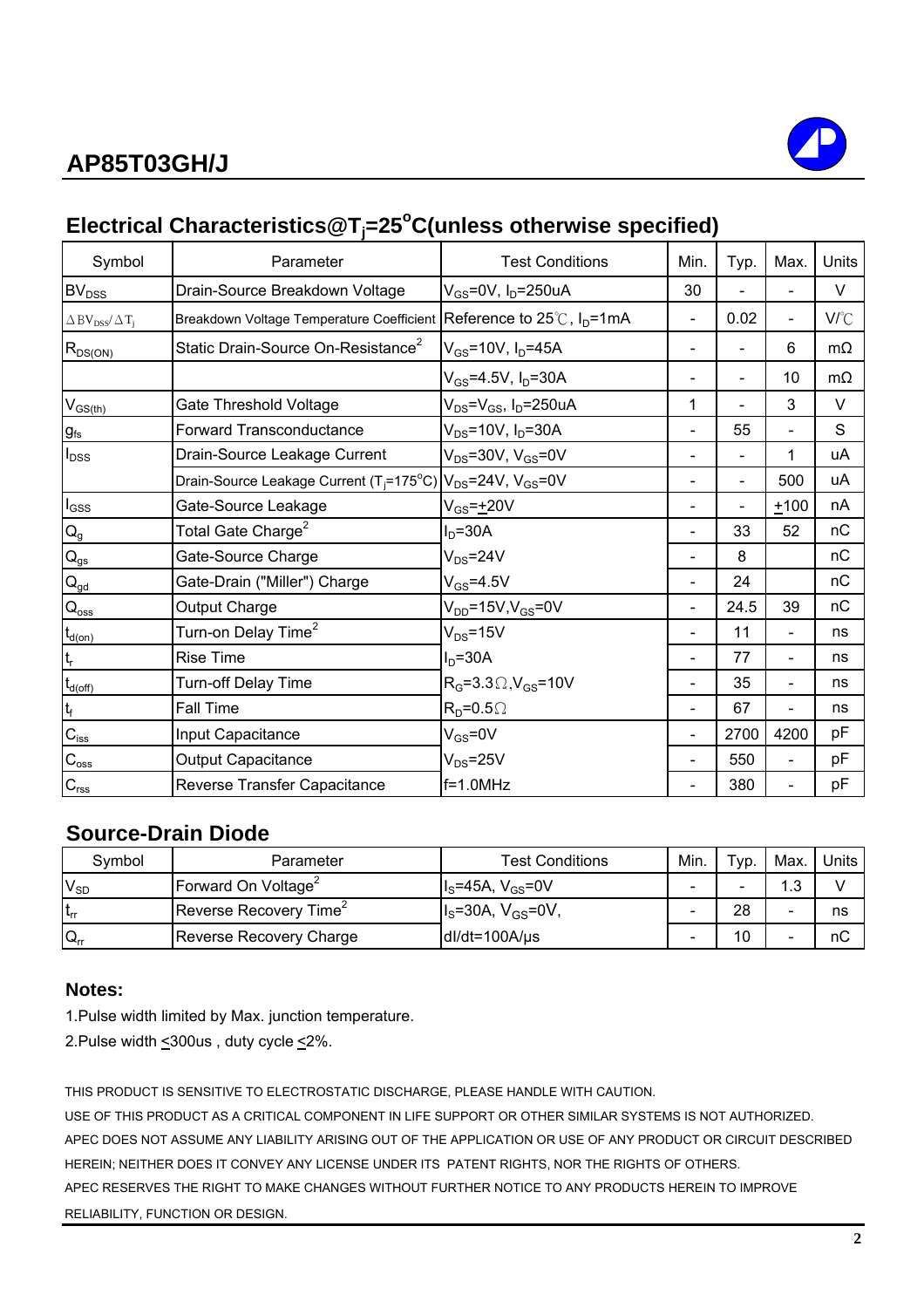#### **AP85T03GH/J**







Fig 3. On-Resistance v.s. Gate Voltage Fig 4. Normalized On-Resistance





 **Fig 1. Typical Output Characteristics Fig 2. Typical Output Characteristics**



**v.s. Junction Temperature**



Fig 5. Forward Characteristic of Fig 6. Gate Threshold Voltage v.s. **Reverse Diode Junction Temperature**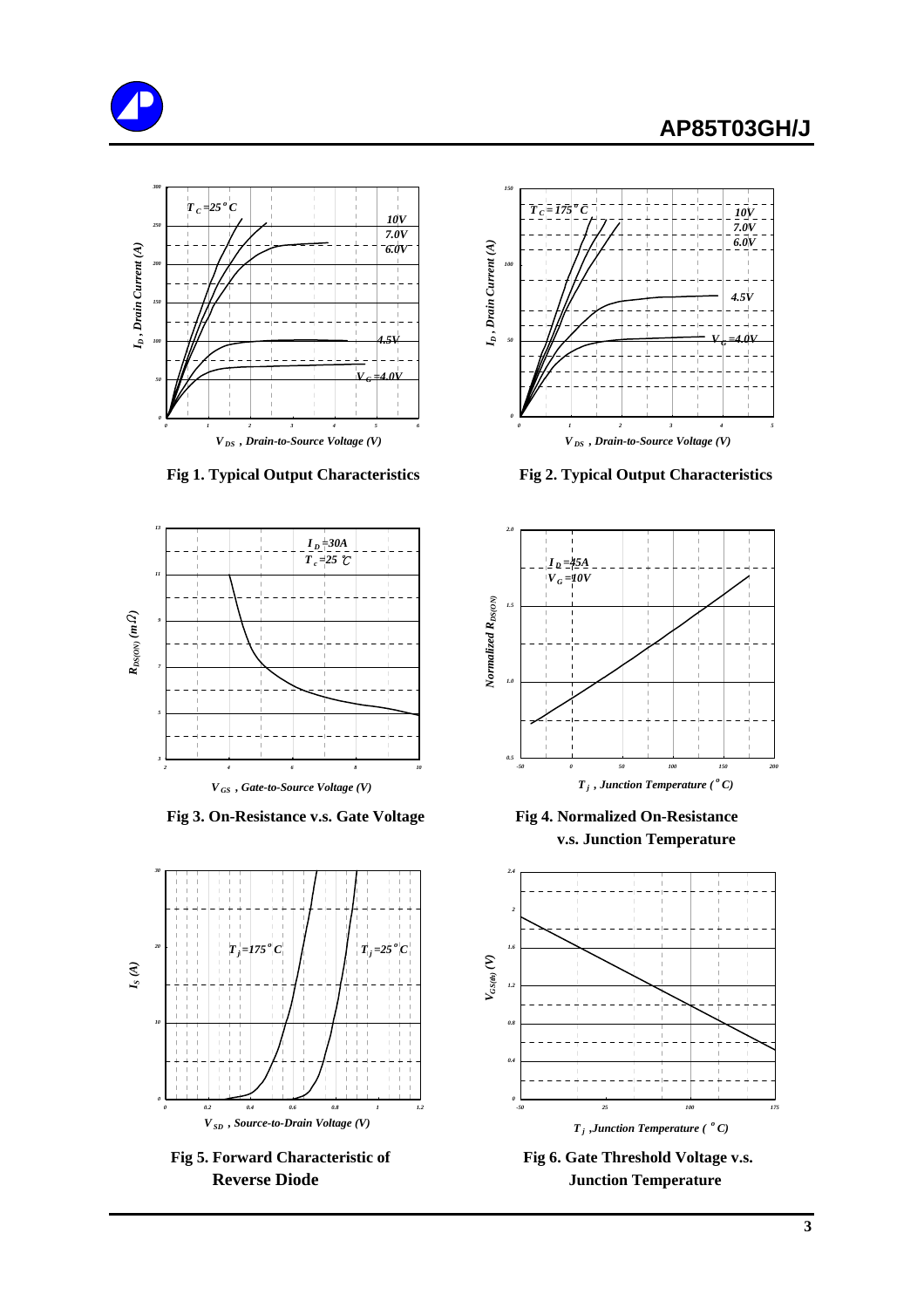## **AP85T03GH/J**









Fig 11. Switching Time Waveform Fig 12. Gate Charge Waveform



 **Fig 7. Gate Charge Characteristics Fig 8. Typical Capacitance Characteristics**



Fig 9. Maximum Safe Operating Area Fig 10. Effective Transient Thermal Impedance

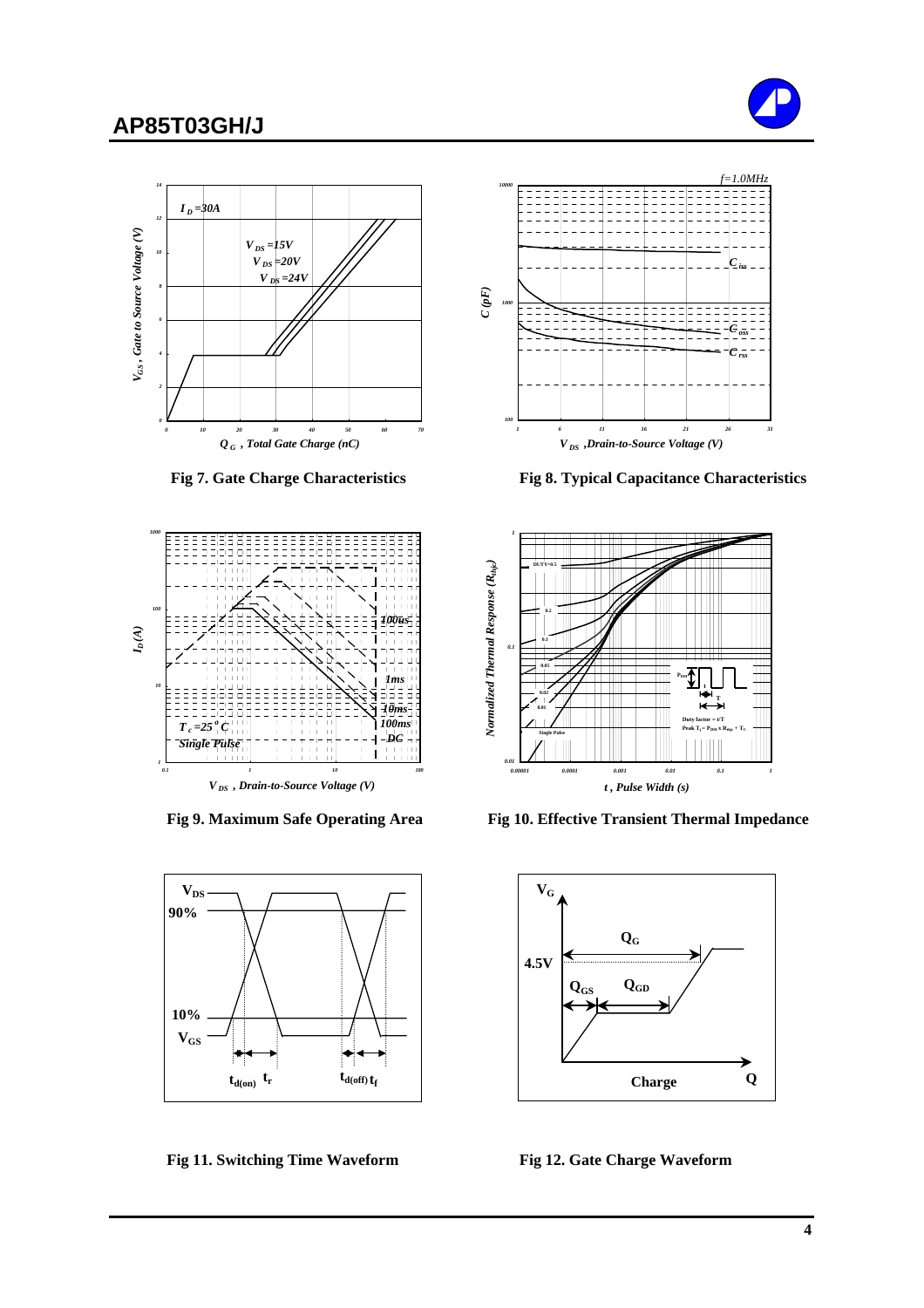

#### **ADVANCED POWER ELECTRONICS CORP.**

# **Package Outline : TO-252**



| <b>SYMBOLS</b> | Millimeters |            |            |  |
|----------------|-------------|------------|------------|--|
|                | <b>MIN</b>  | <b>NOM</b> | <b>MAX</b> |  |
| A <sub>2</sub> | 1.80        | 2.30       | 2.80       |  |
| A <sub>3</sub> | 0.40        | 0.50       | 0.60       |  |
| B <sub>1</sub> | 0.40        | 0.70       | 1.00       |  |
| D              | 6.00        | 6.50       | 7.00       |  |
| D1             | 4.80        | 5.35       | 5.90       |  |
| E3             | 3.50        | 4.00       | 4.50       |  |
| F              | 2.20        | 2.63       | 3.05       |  |
| F1             | 0.50        | 0.85       | 1.20       |  |
| E1             | 5.10        | 5.70       | 6.30       |  |
| E2             | 0.50        | 1.10       | 1.80       |  |
| e              |             | 2.30       |            |  |
| C              | 0.35        | 0.50       | 0.65       |  |

1.All Dimensions Are in Millimeters.

2.Dimension Does Not Include Mold Protrusions.

# **Part Marking Information & Packing : TO-252**